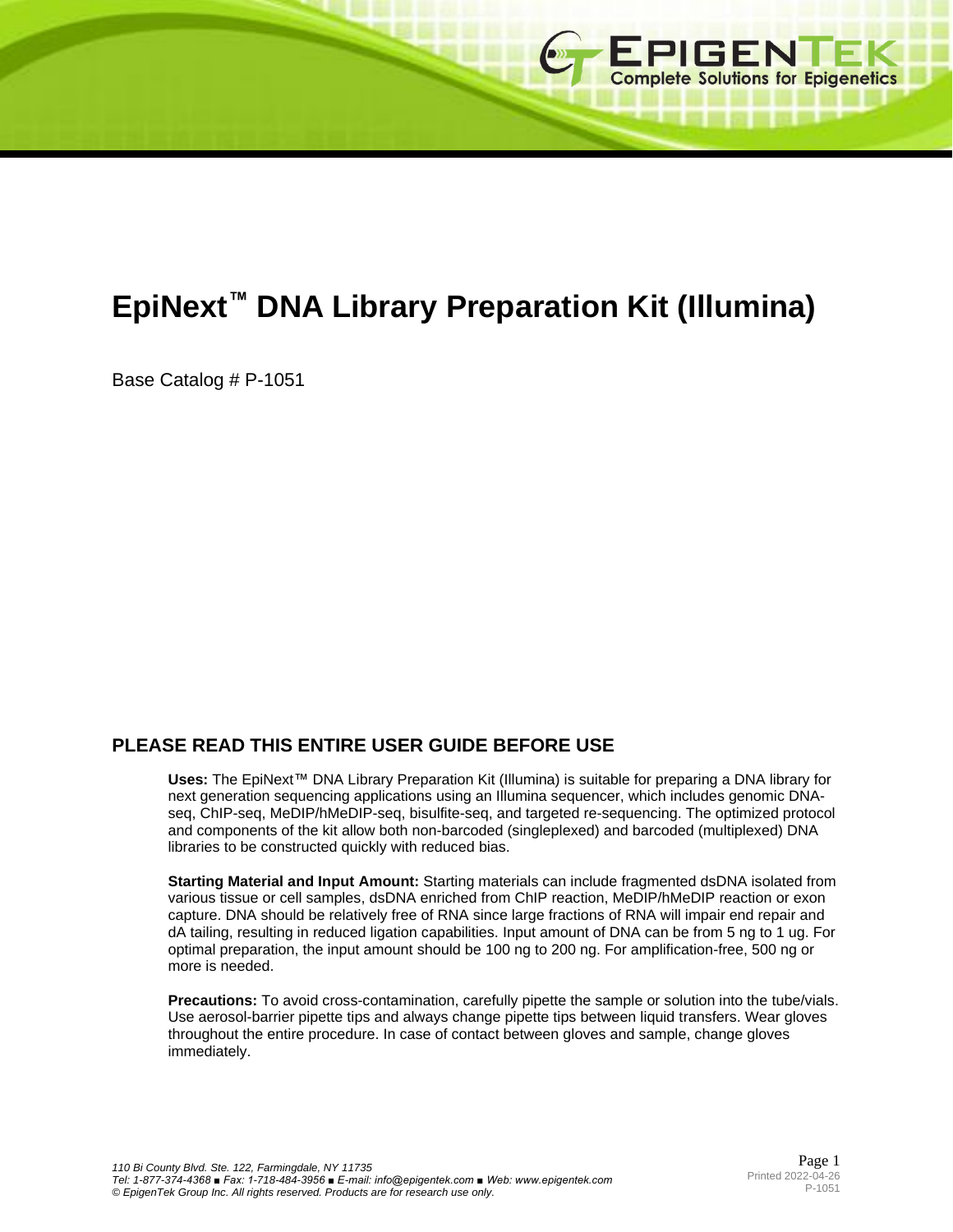# **KIT CONTENTS**

| <b>Component</b>                           | <b>12 reactions</b><br>Cat. #P-1051-12 | 24 reactions<br>Cat. #P-1051-24 | <b>Storage</b><br><b>Upon Receipt</b> |
|--------------------------------------------|----------------------------------------|---------------------------------|---------------------------------------|
| 10X End Repair Buffer*                     | $40 \mu$                               | $80$ µl                         | $-20^{\circ}$ C                       |
| End Repair Enzyme Mix*                     | $25$ µl                                | $50$ µl                         | $-20^{\circ}$ C                       |
| 10X dA-Tailing Buffer*                     | $40 \mu$                               | $80$ µ $\mid$                   | $-20^{\circ}$ C                       |
| Klenow Fragment (3'-5' exo <sup>-</sup> )* | $15 \mu$                               | $30$ $\mu$                      | $-20^{\circ}$ C                       |
| 2X Ligation Buffer*                        | 250 µl                                 | 500 µl                          | $-20^{\circ}$ C                       |
| T4 DNA Ligase*                             | $15 \mu$                               | $30$ $\mu$                      | $-20^{\circ}$ C                       |
| Adaptors (50 µM)*                          | $15$ µl                                | $30$ $\mu$                      | $-20^{\circ}$ C                       |
| <b>MQ Binding Beads*</b>                   | $1.6$ ml                               | $3.2 \text{ ml}$                | $4^{\circ}$ C                         |
| 2X HiFi PCR Master Mix*                    | 160 µl                                 | 320 µl                          | $-20^{\circ}$ C                       |
| Primer U (10 µM)*                          | $15 \mu$                               | $30$ µ $\mid$                   | $-20^{\circ}$ C                       |
| Primer I (10 µM)*                          | $15$ µl                                | $30 \mu$                        | $-20^{\circ}$ C                       |
| <b>Elution Buffer*</b>                     | 1000 µl                                | 2000 µl                         | $-20^{\circ}$ C                       |

*\* Spin the solution down to the bottom prior to use.*

## **SHIPPING & STORAGE**

The kit is shipped on frozen ice packs at 4°C.

Upon receipt: Store the following components at -20°C immediately: **10X End Repair Buffer**, **End Repair Enzyme Mix**,**10X dA-Tailing Buffer**, **Klenow Fragment (3'-5' exo- )**, **2X Ligation Buffer**, **T4 DNA Ligase**, **Adaptors**, **2X HiFi PCR Master Mix**, **Primer U**, **Primer I**, and **Elution Buffer**. Store the following components at 4°C: **MQ Binding Beads**. Store all other components at room temperature.

All components of the kit are stable for 6 months from the date of shipment, when stored properly.

# **MATERIALS REQUIRED BUT NOT SUPPLIED**

- □ Vortex mixer
- □ Sonicator or enzymes for DNA fragmentation
- $\Box$  Agilent® Bioanalyzer® or comparable method to assess the quality of DNA library
- □ Thermocycler
- Centrifuge including desktop centrifuge (up to 14,000 rpm)
- Magnetic stand (96-well format)
- $\square$  Pipettes and pipette tips
- □ PCR tubes or plates
- $\Box$  1.5 ml microcentrifuge tubes
- □ 100% ethanol
- $\square$  Distilled water
- DNA sample

**EPIGENTEK**<br>Complete Solutions for Epigenetics

4世界日本日本社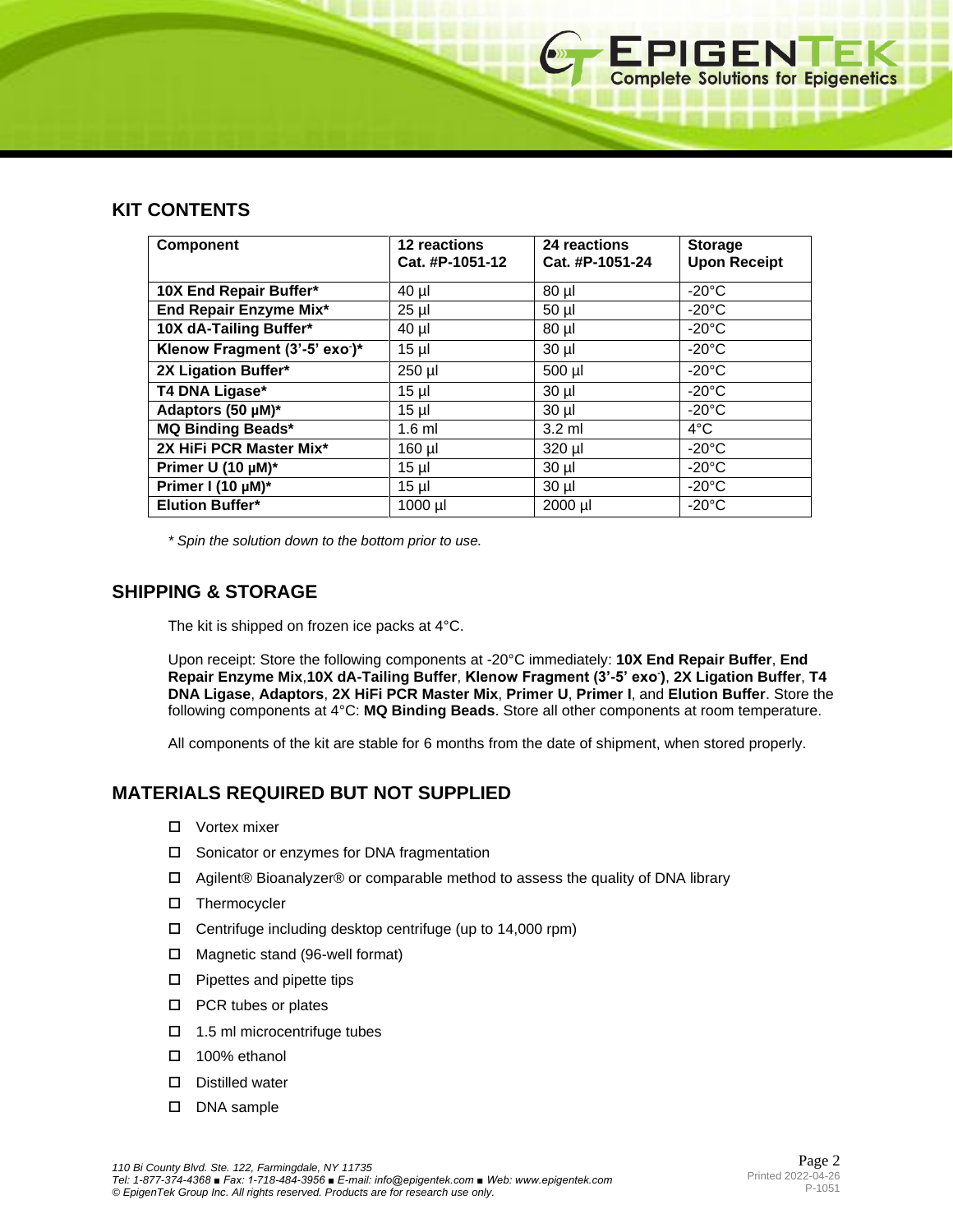**Quality Control:** Each lot of EpiNext™ DNA Library Preparation Kit (Illumina) is tested against predetermined specifications to ensure consistent product quality. EpigenTek guarantees the performance of all products in the manner described in our product instructions.

**Product Warranty:** If this product does not meet your expectations, simply contact our technical support unit or your regional distributor. We also encourage you to contact us if you have any suggestions about product performance or new applications and techniques.

**Safety:** Suitable lab coat, disposable gloves, and proper eye protection are required when working with this product.

**Product Updates:** EpigenTek reserves the right to change or modify any product to enhance its performance and design. The information in this User Guide is subject to change at any time without notice. Be sure to use the latest User Guide for this kit which can be accessed online at [www.epigentek.com/datasheet.](http://www.epigentek.com/datasheet)

**Usage Limitation:** The EpiNext™ DNA Library Preparation Kit (Illumina) is for research use only and is not intended for diagnostic or therapeutic application.

**Intellectual Property:** The EpiNext™ DNA Library Preparation Kit (Illumina) and methods of use contain proprietary technologies by EpigenTek.

# **A BRIEF OVERVIEW**

DNA library preparation is a critical step for next generation sequencing (NGS). For generating accurate sequencing data for NGS, the prepared library DNA should be sufficient in yield and of high quality. Also, as NGS technology is continuously improving, DNA library preparation is required to be optimized accordingly. For example, most of the currently used methods are time-consuming, expensive and inconvenient. Some of the methods are relatively quick by combining end repair and dA tailing or even ligation in one-step. However, these methods have been shown to generate significant G tailing or form concatemers at the ligation step or to have high insertion bias. These side reactions eventually result in the prepared DNA library being less efficient and inaccurate. An ideal DNA library preparation method should be balanced in speed, convenience, small sample-suitability, costeffectiveness and accuracy. To address this issue, EpigenTek offers the EpiNext™ DNA Library Preparation Kit (Illumina). This kit has the following features:

- Fast and streamlined procedure: The procedure from fragmented DNA to size selection is less than 2 h 30 min. Only one clean-up between each step, thereby saving time and preventing handling errors, as well as loss of valuable samples. Gel-free size selection further reduces the preparation time.
- The most convenient for use: The kit contains all required components for each step of DNA library preparation, which are sufficient for end repair, dA tailing, ligation, clean-up, size selection and library amplification, thereby allowing the library preparation to be convenient with reliable and consistent results.
- Minimized bias: Ultra HiFi amplification and an optional PCR-free step enable the user to achieve reproducibly high yields of DNA library with minimal sequence bias and low error rates.
- Flexibility: Can be used for both non-barcoded (singleplexed) and barcoded (multiplexed) DNA library preparation. Uses various dsDNA including fragmented dsDNA isolated from various tissue or cell samples, dsDNA enriched from ChIP reactions, MeDIP/hMeDIP reactions or exon capture.

**EPIGENTEK**<br>Complete Solutions for Epigenetics

(四川明明田田田田)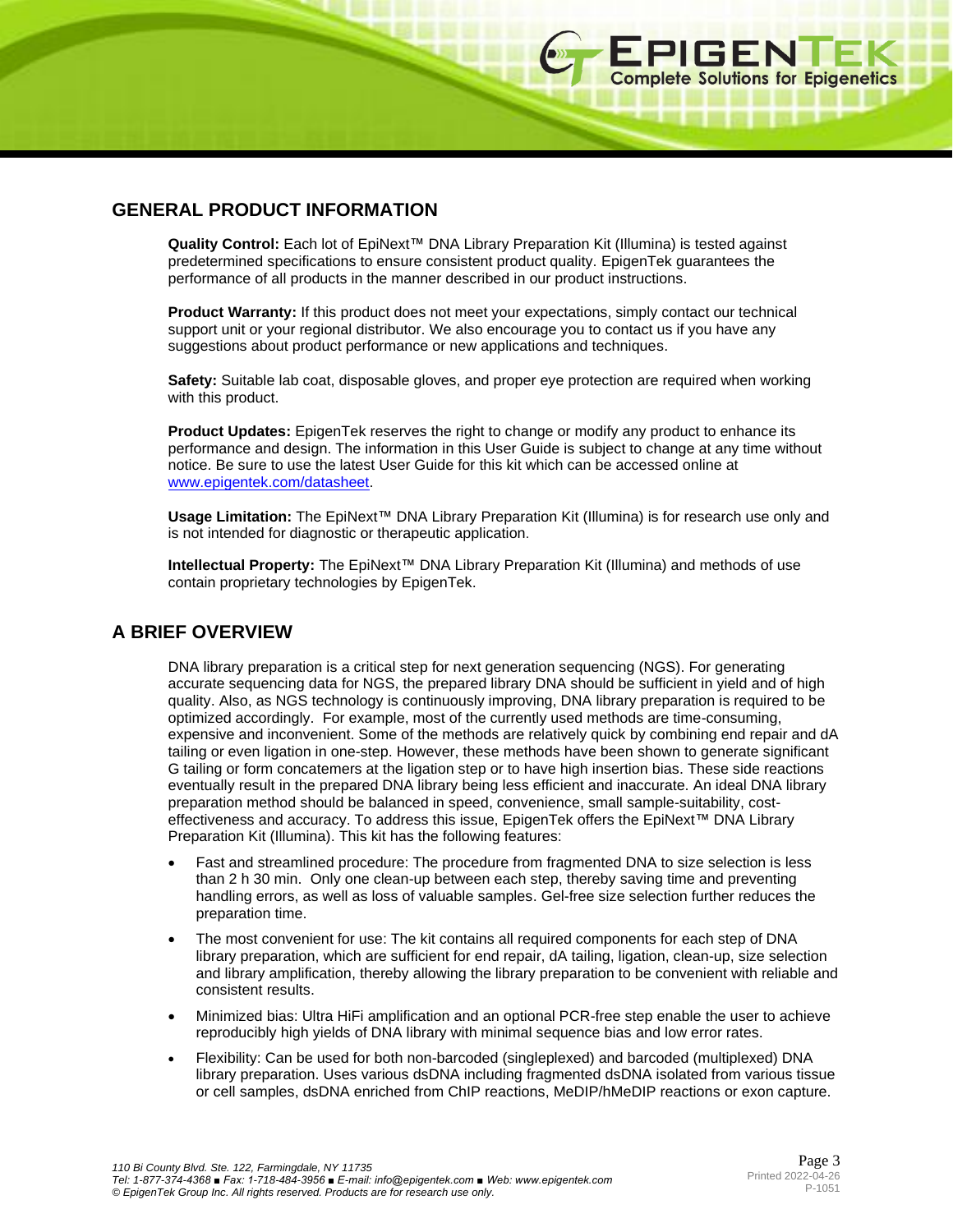Broad range of input DNA from 5 ng to 1 µg. PCR-free library preparation can be performed with use of 500 ng or more input DNA.

# **PRINCIPLE & PROCEDURE**

The EpiNext™ DNA Library Preparation Kit (Illumina) contains all reagents required at each step for carrying out successful DNA library preparation. In the library preparation, DNA is first fragmented to the appropriate size (about 300 bp peak size). The end repair of the DNA fragments is performed and an A-overhang is added at the 3'-end of each strand. Adaptors are then ligated to both ends of the end repaired/dA tailed DNA fragments for amplification and sequencing. Fragments are then size selected and purified with MQ beads, which allows quick and precise size selection of DNA. Sizeselected DNA fragments are then amplified with a high-fidelity PCR Mix which ensures maximum yields from minimum amounts of starting material and provides highly accurate amplification of library DNA with low error rates and minimum bias.





**EPIGENTEK**<br>Complete Solutions for Epigenetics

**Fig2.** Size distribution of library fragments. Human placenta DNA was sheared to 210 bps in peak size and 20 ng of sheared DNA was used for DNA library<br>preparation using EpiNext™ DNA Library preparation using EpiNext™ DNA Library Preparation Kit (Illumina).

**Fig 1**. Workflow of the EpiNext™ DNA Library Preparation Kit (Illumina)

# **ASSAY PROTOCOL**

For the best results, please read the protocol in its entirety prior to starting your experiment.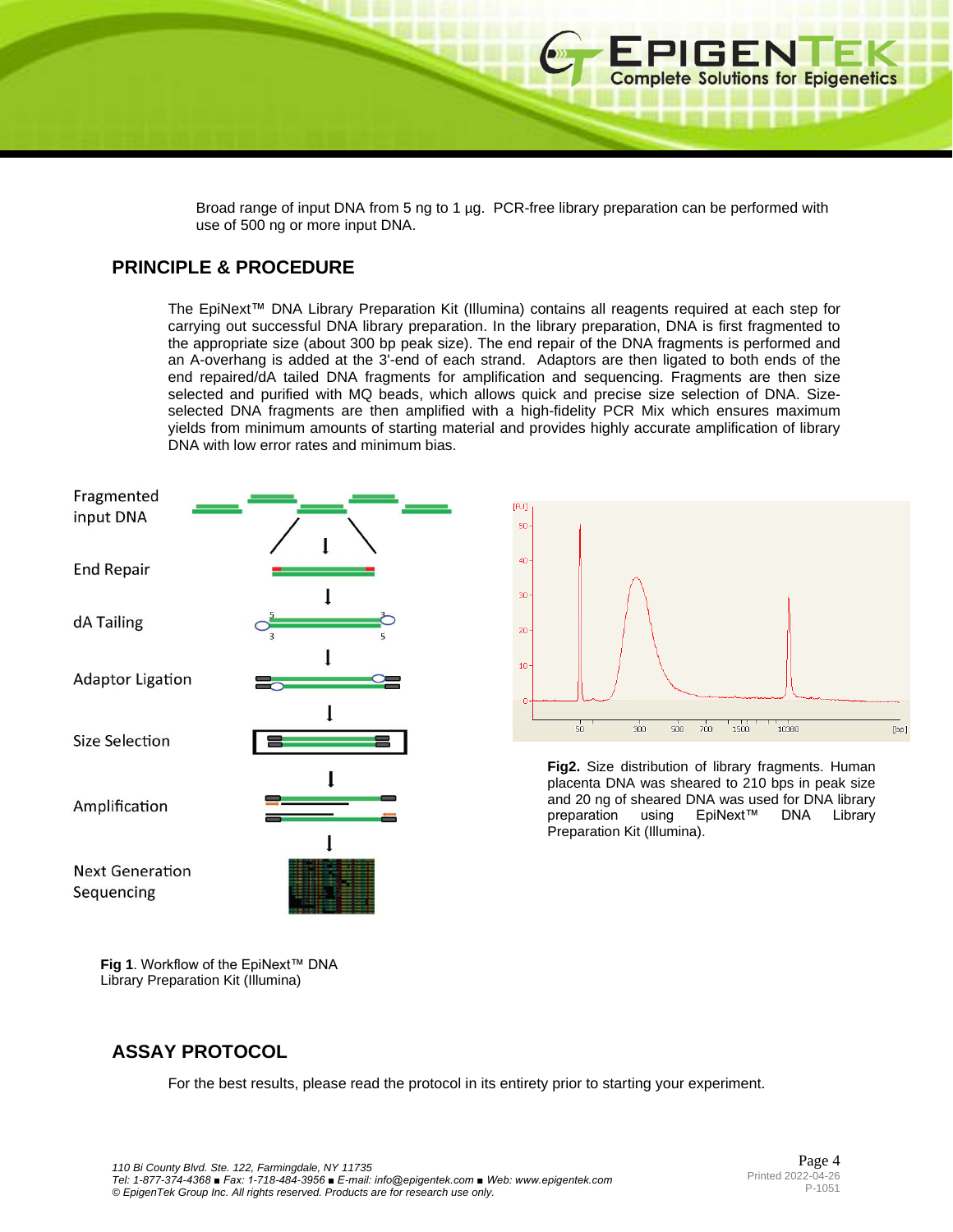\*\*\*\*\*\*\*\*\*\*\*\*\*\*\*

#### **Starting Materials**

Fragmented dsDNA that is isolated from various tissues or cell samples: 5 ng-1 µg, optimal 100-200 ng per preparation. For amplification-free, 500 ng or more of DNA is needed. dsDNA enriched from ChIP reactions, MeDIP/hMeDIP reactions or exon capture: 5 ng-500 ng. DNA should be high quality relatively free of RNA. RNAse I can be used to remove RNA and DNA should be eluted in DNase/RNase-free water.

#### **DNA Fragmentation**

dsDNA enriched from ChIP reactions, MeDIP/hMeDIP reactions or exon capture should be fragmented already. DNA isolated from various tissue or cell samples can be fragmented using one of the following methods. For the best results we highly recommend to use waterbath-based sonication device. The peak size of fragmented DNA should be compatible with the read length of the Illumina sequencing platform to be used. In general, the peak size of fragments should be about 300 bps.

#### **Waterbath Sonication:**

EpigenTek's EpiSonic 1100 (EpigenTek Cat No. EQC-1100): For a target peak size of 300 bps, use 20 µl of DNA solution (50-500 ng) per 0.2 ml tube or per PCR plate well. Shear 60 cycles under cooling conditions, 30 seconds ON, 15 seconds OFF, each at 120-130 watts. For more detailed information of use, please see the "DNA Shearing Protocol" for EpiSonic 1100.

If using other waterbath sonicators please follow the supplier's recommended instructions. **Enzymatic Shearing:** 

The DNA can also be sheared using various enzyme-based methods. Optimization of the shearing conditions, for example enzyme concentration and incubation time, is needed in order to use enzymebased methods.

#### **1. DNA End Repairing**

a. Prepare end repair reaction in a 0.2 ml PCR tube according to Table 1:

|  |  |  |  | <b>Table 1. End Repair Reaction</b> |
|--|--|--|--|-------------------------------------|
|--|--|--|--|-------------------------------------|

| <b>Component</b>             | <b>Volume</b> |
|------------------------------|---------------|
| Fragmented DNA (5-500 ng)*   | 2-10 µl       |
| <b>10X End Repair Buffer</b> | 2 µl          |
| <b>End Repair Enzyme Mix</b> | 1 ul          |
| <b>Distilled Water</b>       | 7-15 µl       |
| <b>Total volume</b>          | 20 ul         |

*Note: \*The optimized amount of fragmented DNA is 100-200 ng*

b. Mix and incubate for 30 min at 20°C in a thermocycler (without a heated lid).

#### **2. Clean-up of End Repaired DNA**

- a. Resuspend **MQ Binding Beads** by vortex.
- b. Add 36 μl of resuspended beads to the PCR tube of end repair reaction. Mix thoroughly on a vortex mixer or by pipetting up and down at least 10 times.
- c. Incubate for 10 minutes at room temperature to allow DNA to bind to beads.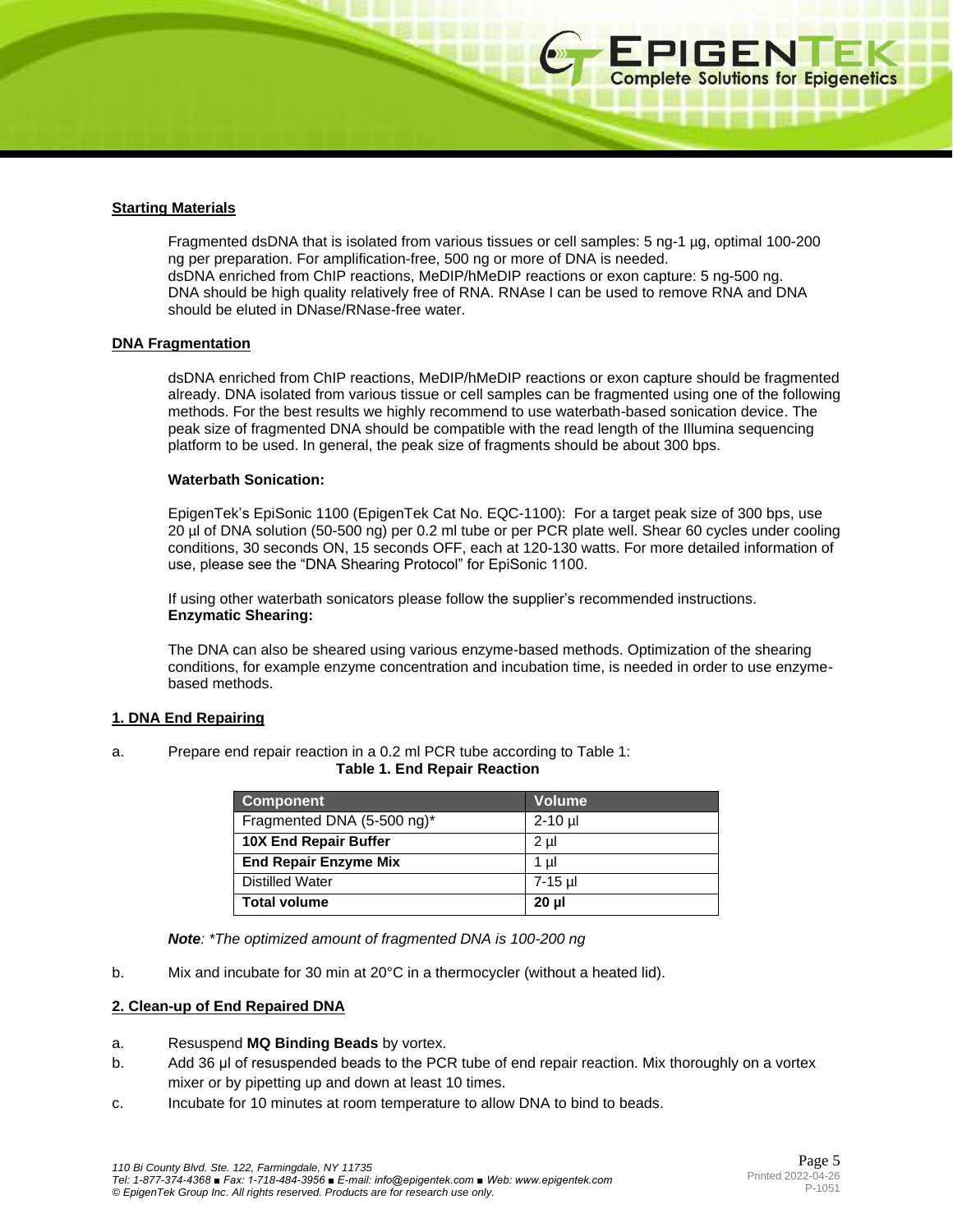- d. Put the PCR tube on an appropriate magnetic stand until the solution is clear (about 4 minutes). Carefully remove and discard the supernatant. *(Caution: Be careful not to disturb or discard the beads that contain DNA.)*
- e. Keep the PCR tube in the magnetic stand and add 200 μl of freshly prepared *80% ethanol* to the tube. Incubate at room temperature for 1 min, and then carefully remove and discard the ethanol.
- f. Repeat Step 2e for a total of two washes.
- g. Open the cap of the PCR tube and air dry beads for 10 minutes while the tube is on the magnetic stand.
- h. Resuspend the beads in 12 µl **Elution Buffer**, and incubate at room temperature for 2 minutes to release the DNA from the beads.
- i. Capture the beads by placing the tube in the magnetic stand for 4 minutes or until the solution is completely clear.
- j. Transfer 11-12 ul of the supernatant to a new 0.2 ml PCR tube for the dA-tailing reaction.

## **3. DNA dA-Tailing**

**a.** Prepare the reaction mix for dA tailing according to Table 2. Add the following reagents to 0.2 ml PCR tube containing end repaired DNA from Step 1.

## **Table 2. dA-Tailing Reaction**

| <b>Component</b>               | Volume          |
|--------------------------------|-----------------|
| End repaired DNA (from step 2) | $11 - 12$ µ     |
| 10X dA-Tailing Buffer          | $1.5$ µl        |
| Klenow Fragment (3'-5' exo')   | 1 ul            |
| <b>Distilled Water</b>         | $0.5 - 1.5$ µl  |
| <b>Total Volume</b>            | 15 <sub>µ</sub> |

b. Mix & incubate for 30 min at 37°C followed by 10 min at 75°C in a thermocycler without heated lid.

#### **4. Adaptor Ligation**

a. Prepare a reaction mix for adaptor ligation according to Table 3. Add the following reagents to a 0.2 ml PCR tube containing end repaired/dA-Tailing DNA from Step 3.

#### **Table 3. Adaptor Ligation**

| <b>Component</b>                          | <b>Volume</b> |
|-------------------------------------------|---------------|
| End repaired/dA-Tailing DNA (from step 3) | 15 ul         |
| <b>2X Ligation Buffer</b>                 | 17 µl         |
| <b>T4 DNA Ligase</b>                      | 1 µl          |
| <b>Adaptors</b>                           | 1 µl          |
| <b>Total volume</b>                       | 34 µl         |

b. Mix and incubate for 10 min at 25°C in a thermocycler (without heated lid).

*Note: (1) The pre-annealed adapters included in the kit are suitable for both non-barcoded (singleplexed) and barcoded (multiplexed) DNA library preparation and are fully compatible with* 

**EPIGENTEK**<br>Complete Solutions for Epigenetics

. . . . . . . .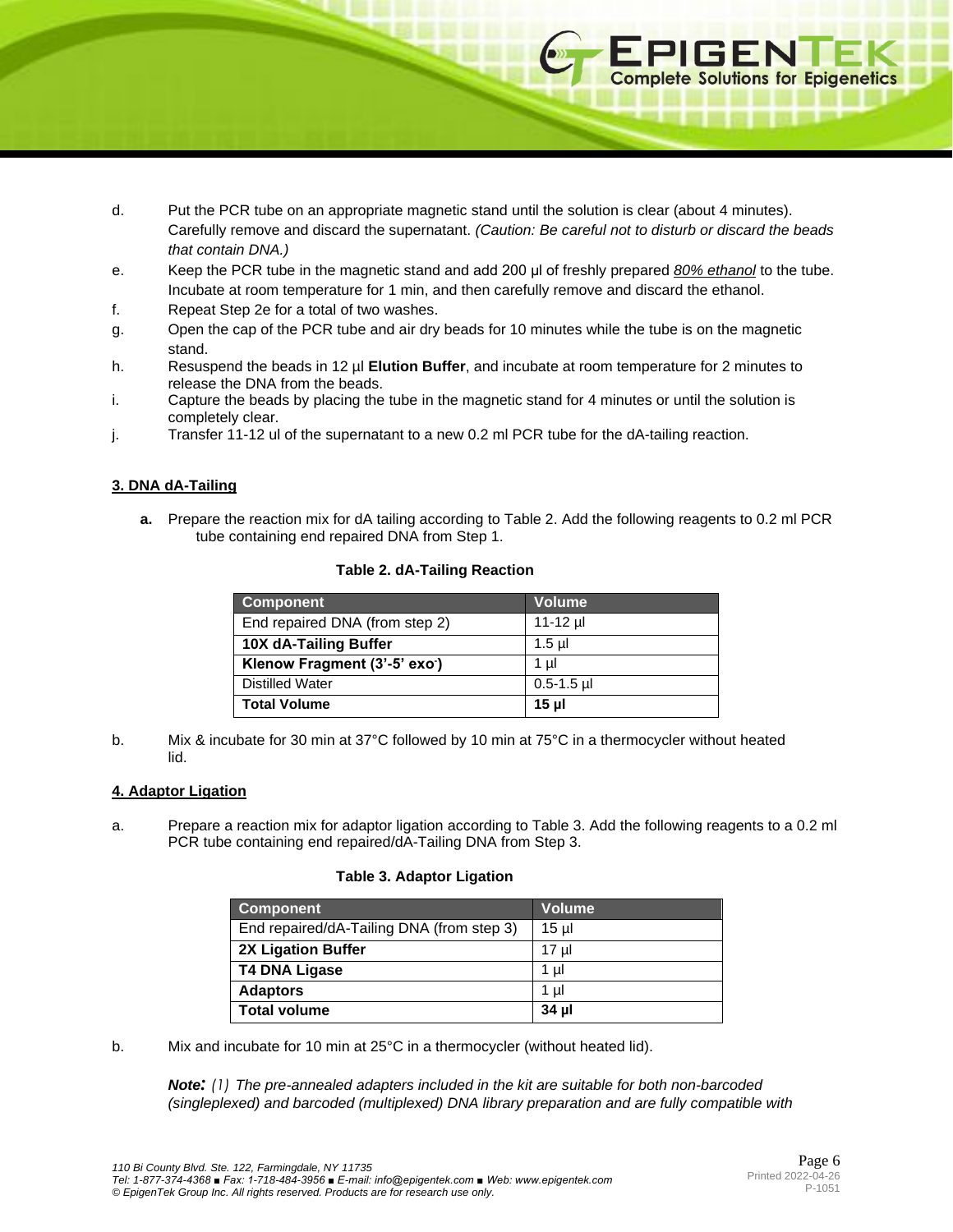*Illumina platforms, such as MiSeq® or HiSeq™ sequencers. (2) If using adaptors from other suppliers (both single-end and barcode adaptors), make sure they are compatible with Illumina platforms and add the correct amount (final concentration 1.5-2 µM, or according to the supplier's instruction).*

#### **5. Size Selection/Clean-up**

## **5.1. Size Selection of Ligated DNA**

*Note: If the starting DNA amount is less than 50 ng, the size selection is not recommended and alternatively, clean-up of ligated DNA can be performed prior to PCR amplification according to section 5.2 of the user guide.*

## a. Resuspend **MQ Binding Beads** by vortex.

- b. Add 14 µl of resuspended **MQ Binding Beads** to the tube of ligation reaction. Mix well by pipetting up and down at least 10 times.
- c. Incubate for 5 minutes at room temperature.
- d. Put the tube on an appropriate magnetic stand until the solution is clear (about 4 minutes). Carefully transfer the supernatant containing DNA to a new tube *(Caution: Do not discard the supernatant.)* Discard the beads that contain the unwanted large fragments.
- e. Add 10 µl resuspended beads to the supernatant, mix well and incubate for 5 minutes at room temperature.
- f. Put the PCR tube on an appropriate magnetic stand until the solution is clear (about 4 minutes). Carefully remove and discard the supernatant. *(Caution: Be careful not to disturb or discard the beads that contain DNA.)*
- g. Keep the PCR tube in the magnetic stand and add 200 μl of freshly prepared *80% ethanol* to the tube. Incubate at room temperature for 1 min, and then carefully remove and discard the ethanol.
- h. Repeat Step 5.1g for a total of two washes.
- i. Open the PCR tube cap and air dry beads for 10 minutes while the tube is on the magnetic stand.
- j. Resuspend the beads in 12 µl **Elution Buffer**, and incubate at room temperature for 2 minutes to release the DNA from the beads.
- k. Capture the beads by placing the tube in the magnetic stand for 4 minutes or until the solution is completely clear.
- l. Transfer 11 µl of supernatant to a new 0.2 ml PCR tube for PCR amplification.

## **5.2. Clean-up of Ligated DNA (Optional)**

## a. Resuspend **MQ Binding Beads** by vortex.

- b. Add 34 μl of resuspended beads to the PCR tube of ligation reaction. Mix thoroughly on a vortex mixer or by pipetting up and down at least 10 times.
- c. Incubate for 5 minutes at room temperature to allow DNA to bind to beads.
- d. Put the PCR tube on an appropriate magnetic stand until the solution is clear (about 4 minutes). Carefully remove and discard the supernatant. *(Caution: Be careful not to disturb or discard the beads that contain DNA.)*
- e. Keep the PCR tube in the magnetic stand and add 200 μl of freshly prepared *80% ethanol* to the tube. Incubate at room temperature for 1 min, and then carefully remove and discard the ethanol.
- f. Repeat Step 5.2e two times for a total of three washes.
- g. Open the PCR tube cap and air dry beads for 10 minutes while the tube is on the magnetic stand.
- h. Resuspend the beads in 12 µl **Elution Buffer**, and incubate at room temperature for 2 minutes to release the DNA from the beads.
- i. Capture the beads by placing the tube in the magnetic stand for 4 minutes or until the solution is completely clear.

**EPIGENTEK**<br>Complete Solutions for Epigenetics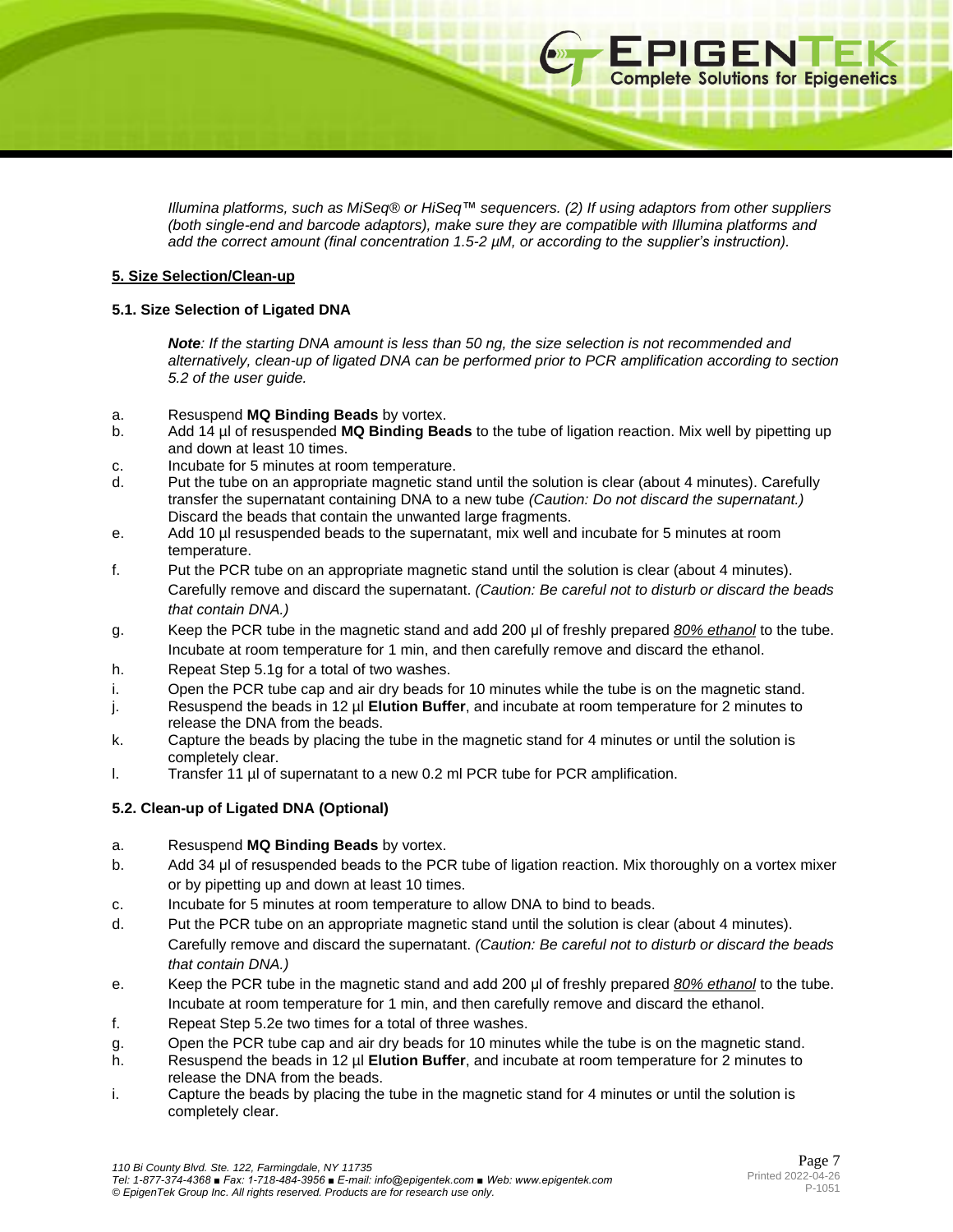

If the library is prepared using 500 ng or more input DNA, the library DNA can be directly used for sequencing application after size selection. Otherwise, go to Step 6 for PCR amplification.

## **6. Library Amplification**

a. Prepare the PCR Reactions

Thaw all reaction components including **2X HiFi PCR Master Mix**, primers and DNA template. Mix well by vortexing briefly. Keep components on ice while in use, and return to –20˚C immediately following use. Add components into each PCR tube/well according to the following table:

| <b>Component</b>             | Size (µ) |
|------------------------------|----------|
| 2X HiFi PCR Master Mix       | $12.5$ µ |
| <b>Primer U</b>              | 1 µl     |
| <b>Primer I</b> (or barcode) | 1 µl     |
| <b>Adaptor Ligated DNA</b>   | $10.5$ µ |
| <b>Total Volume</b>          | 25 µl    |

*Important Note*: *Use of Primer I included in the kit will generate a singleplexed library*. *For multiplexed library preparation, replace Primer I with one of the12 different barcodes (indexes) contained in the EpiNextTM NGS Barcode (Index) Set-12 (Cat. No. P-1060). You can also add userdefined barcodes (Illumina compatible) instead of Primer I.*

b. Program the PCR Reactions

Place the reaction plate in the instrument and set the PCR conditions as follow:

| <b>Cycle Step</b>      | Temp                                               | Time                                  | <b>Cycle</b> |
|------------------------|----------------------------------------------------|---------------------------------------|--------------|
| Activation             | $98^{\circ}$ C                                     | 30 sec                                |              |
| Cycling                | $98^{\circ}$ C<br>$55^{\circ}$ C<br>$72^{\circ}$ C | 10 <sub>sec</sub><br>15 sec<br>20 sec | Variable*    |
| <b>Final Extension</b> | $72^{\circ}$ C                                     | 1 min                                 |              |

*\* PCR cycles may vary depending on the input DNA amount. In general, use 8 PCR cycles for 500 ng, 12 cycles for 50 ng, and 16 cycles for 5 ng DNA input. Further optimization of PCR cycle number may be required.*

#### **7. Clean-up of Amplified Library DNA**

- a. Resuspend **MQ Binding Beads** by vortex.
- b. Add 25 µl of resuspended beads to the PCR tube of amplification reaction. Mix thoroughly on a vortex mixer or by pipetting up and down at least 10 times.
- c. Incubate for 5 minutes at room temperature to allow DNA to bind to beads.
- d. Put the PCR tube on an appropriate magnetic stand until the solution is clear (about 4 minutes). Carefully remove and discard the supernatant. *(Caution: Be careful not to disturb or discard the beads that contain DNA.)*

**EPIGENTEK**<br>Complete Solutions for Epigenetics

□ 照 印 ■ 四 图 四 图.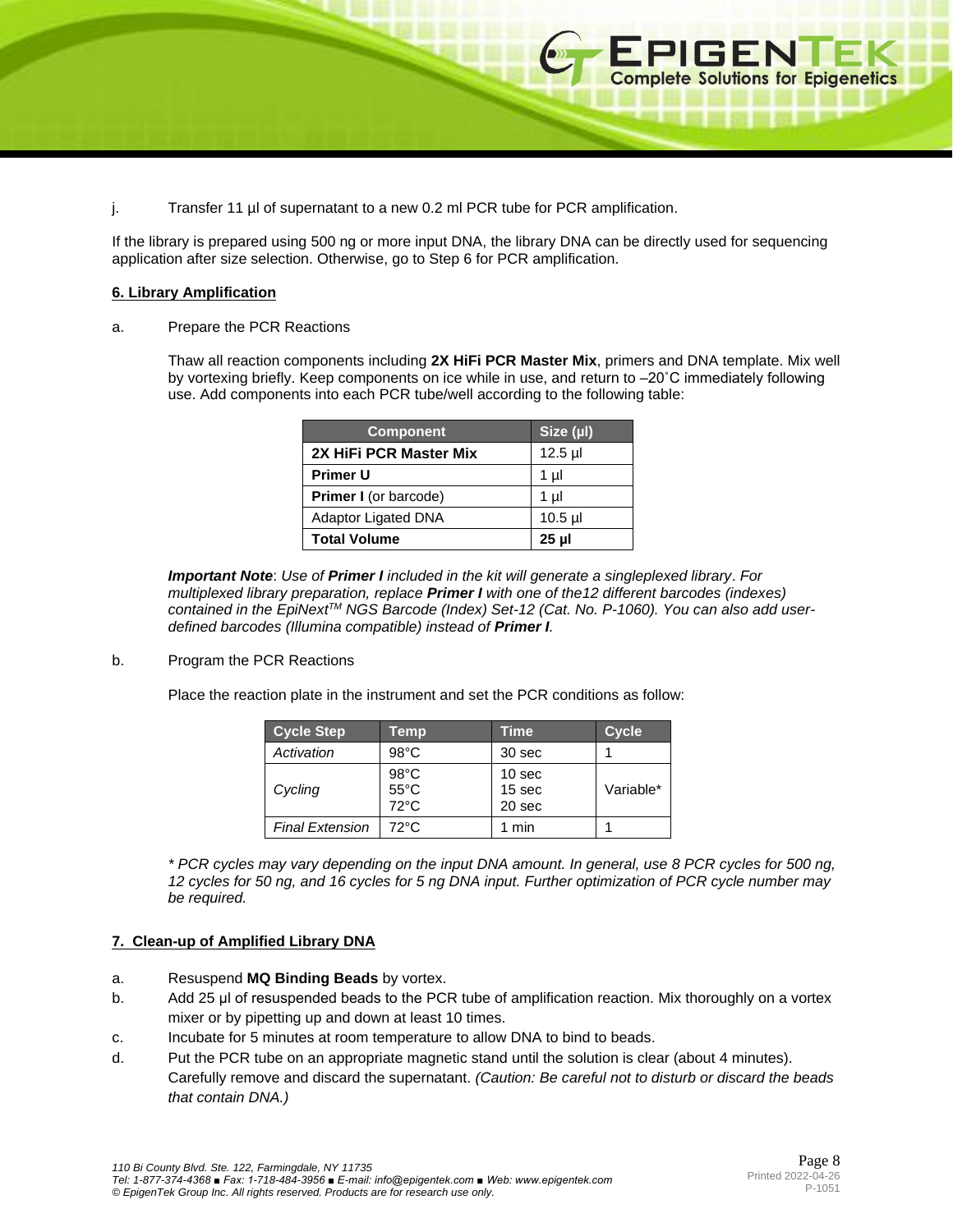- e. Keep the PCR tube in the magnetic stand and add 200 μl of freshly prepared *80% ethanol* to the tube. Incubate at room temperature for 1 min, and then carefully remove and discard the ethanol.
- f. Repeat Step 7e two times for total of three washes.
- g. Open the PCR tube cap and air dry beads for 10 minutes while the tube is on the magnetic stand.
- h. Resuspend the beads in 22 µl **Elution Buffer**, and incubate at room temperature for 2 minutes to release the DNA from the beads.
- i. Capture the beads by placing the tube in the magnetic stand for 4 minutes or until the solution is completely clear.
- j. Transfer 20 µl of supernatant to a new 0.2 ml PCR tube.

Quality of the prepared library can be assessed using an Agilent® Bioanalyzer® or a comparable method. Library fragments should have the correct size distribution (ex: 300 bps at peak size) without adaptors or adaptor-dimers.

To check the size distribution, dilute library 5-fold with water and apply it to an Agilent® high sensitivity chip. If there is presence of <150 bp adaptor dimers or of larger fragments than expected, they should be removed. To remove fragments below 150 bps use 0.8X **MQ Binding Beads Beads** (ex: add 16 μl of **MQ Binding Beads** to 20 μl of sample) according to sub-steps a through i of Step 5.2 "Clean-up of Ligated DNA". To remove fragments above 500 bps follow sub-steps a through l of Step 5.1 "Size Selection of Ligated DNA".

The prepared DNA library can be quantified using various DNA library quantification methods and can be stored at -20˚C until ready to use for sequencing.

| Problem                                                                                                                                                                             | <b>Possible Cause</b>                                                 | <b>Suggestion</b>                                                                                                                                                                                                                                                              |
|-------------------------------------------------------------------------------------------------------------------------------------------------------------------------------------|-----------------------------------------------------------------------|--------------------------------------------------------------------------------------------------------------------------------------------------------------------------------------------------------------------------------------------------------------------------------|
| Low yield of library                                                                                                                                                                | Insufficient amount of<br>starting DNA.                               | To obtain the best results, the amount of input DNA should be<br>100-200 ng. For library directly used for sequencing without<br>amplification, 500 ng or more is needed.                                                                                                      |
|                                                                                                                                                                                     | Insufficient purity of<br>starting DNA.                               | Ensure that RNA is removed by RNase treatment before<br>starting library preparation protocol.                                                                                                                                                                                 |
|                                                                                                                                                                                     | Improper reaction<br>conditions at each<br>reaction step.             | Check if the reagents are properly added and incubation<br>temperature and time are correct at each reaction step<br>including End Repair, dA Tailing, Adaptor Ligation, Size<br>Selection and Amplification.                                                                  |
|                                                                                                                                                                                     | Improper kit storage.                                                 | Ensure that the kit has not exceeded the expiration date.<br>Standard shelf-life, when stored properly, is 6 months from<br>date of receipt.                                                                                                                                   |
| Unexpected peak size<br>of Agilent <sup>®</sup><br>Bioanalyzer <sup>®</sup> trace:<br>Presence of <150 bp<br>adaptor dimers or<br>presence of larger<br>fragments than<br>expected. | Improper ratio of MQ<br>beads to DNA volume<br>during size selection. | Check if the correct volume of MQ beads is added to the DNA<br>solution accordingly. Proper ratios should remove the<br>fragments of unexpected peak size. See Step 7 for more<br>details.                                                                                     |
|                                                                                                                                                                                     | Insufficient ligation.                                                | Too much or too little input DNA may cause insufficient<br>ligation, which can shift the peak size of the fragment<br>population to be shorter or larger than expected. Make sure<br>that the ligation reaction is properly processed using the<br>proper amount of input DNA. |

# **TROUBLESHOOTING**

**EPIGENTEK**<br> **Complete Solutions for Epigenetics** 

3 3 3 4 5 5 6 7 7 8 7 8 7